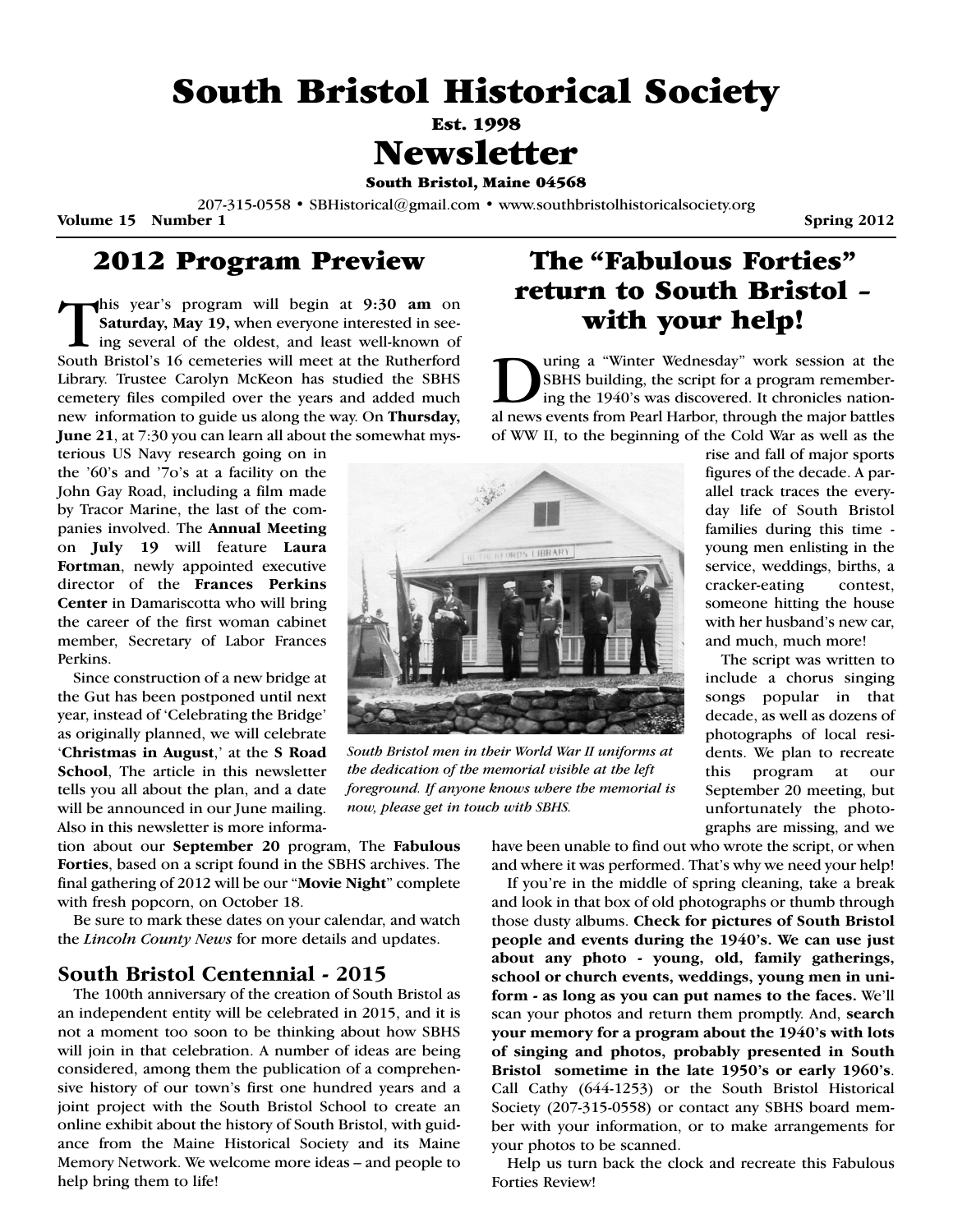# **Remembering Christmas Past at the S Road School**

That better excuse could there be for festivities in August than to deck out the old schoolhouse as in times-gone-by with a Christmas tree, crepe paper, tin foil, strings of popcorn and cranberries? There are plans afoot to do just that!

As a starting-off point the SBHS will make use of its collection of vintage Christmas cards, most of which were received by the Henry McFarland family in the 1930's and '40's. Excerpts from the 1976 interviews with schoolmistress Sarah Emery will be the guide for recreating the Christmas decorations for the schoolroom. Miss Emery, who was the teacher at the S Road School for most of the years between 1915 and 1935, related to the interviewer her fond memories of Christmas time at the old schoolhouse: "... *And I didn't want a great big tree, you know, because it would be – well – kind of hard to take care of. So we used the table that was for little folks which was so high...we would put it right on this table... now, they didn't have as many ornaments, no electric light ornaments... so sometimes someone would string a load of cranberries...Some of them would string popcorn... I would let them fix the tree. And, of*



*A sampling of 1930's Christmas cards from the SBHS collection.* member. Let's make it a Merry Christmas—in August!

*course, I stood by and supervised after school. And they drape it all. I said, 'Now you stand here and see if it is alright.' They would see something out of kilter and they would fix it."*

Miss Emery bought gifts for each of her students and put them on the tree unopened but with the gift tag hidden so that when the children came in in the morning they: "....*wondered who that was for, and who this was for. Well, that's for a boy; that one's for a girl... The whole schoolhouse was decorated... It was really beautiful… we would put things up, pretty things all around, and sometimes I would put a Christmas border on the backboard."*

She even bought a Santa Claus suit "... *with the head gear, and it was cute.*" And even though she couldn't emulate the celebrations at her church where Santa Claus drove in "... *with goats and a sleigh... we had Herbert Thompson's grandfather... for the Santa Claus. He was lovely... You see, he would take presents off the tree but he wouldn't pass them around. I would have three or four children doing that. Oh, they loved it! ... And then when everything was stripped, why we would all sit down and have coffee & cakes... the children did all the serving. They served the coffee and everything..."*

**Wanted for this celebration– Christmas memorabilia – anything that will bring back memories of Christmas in the 1930's and '40's. Photos, reminiscences, a vintage Santa Claus suit, vintage toys & decorations, family recipes, perhaps even a volunteer Santa Claus?**

We are looking for any of those special vintage Christmas items that you might have tucked away in your attic to use in our "Christmas in August" celebration. We are willing to pick up items, keep them in safe hands and deliver them back to you. If you would like to loan or donate something or help with decorating or cooking up some old-time Christmas goodies, please contact the SBHS. You can email us at sbhistorical@gmail.com, call 207-315-0558 or talk to any board

## **Meet Samuel A. Miles and Family – Part III**

The Spring 2011 Newsletter began the story of Sam Miles and family by introducing Sam, his wife Maud Mary and adopted son Arthur, outlining his successful career as a leader in the marketing of the automobile, and describing his life on the estate he built in South Bristol. The Fall 2011 Newsletter introduced Isabel R. Miles and told of the summer camp at the Miles estate.

This last installment describes the Wills left by Sam Miles and Isabel and the various memorials still to be found in the South Bristol area. All three articles are based on research done by Stan and Ellen Wells over several years, in places from South Bristol to New York City and Asheville, North Carolina where Virginia Saunders, Miles' only living grandchild lives.

### **Will of Samuel A. Miles (1862-1932)**

The Will left by Sam Miles at the time of his death in 1932 was short and simple, just three paragraphs long: first, the usual instruction to pay all debts and taxes; second, that "having made ample provision by trust agreements for all other beneficiaries for whom I desire to provide, I give… all the rest, residue and remainder of my property" to Isabel R. Miles of Christmas Cove, Maine; and third, the appointment of Isabel R. Miles as the executrix.

When Isabel Miles filed for probate of the Will in the New York Surrogate's Court, she listed Maud Mary Miles, "widow of the deceased," Arthur T. S. Miles, "adopted son of the deceased" and herself as "all the distributees" of the Will even though neither Maud Mary nor Arthur are mentioned in the Will. Both Maud Mary and Arthur Miles filed affidavits with the Surrogates Court waiving any further notice of the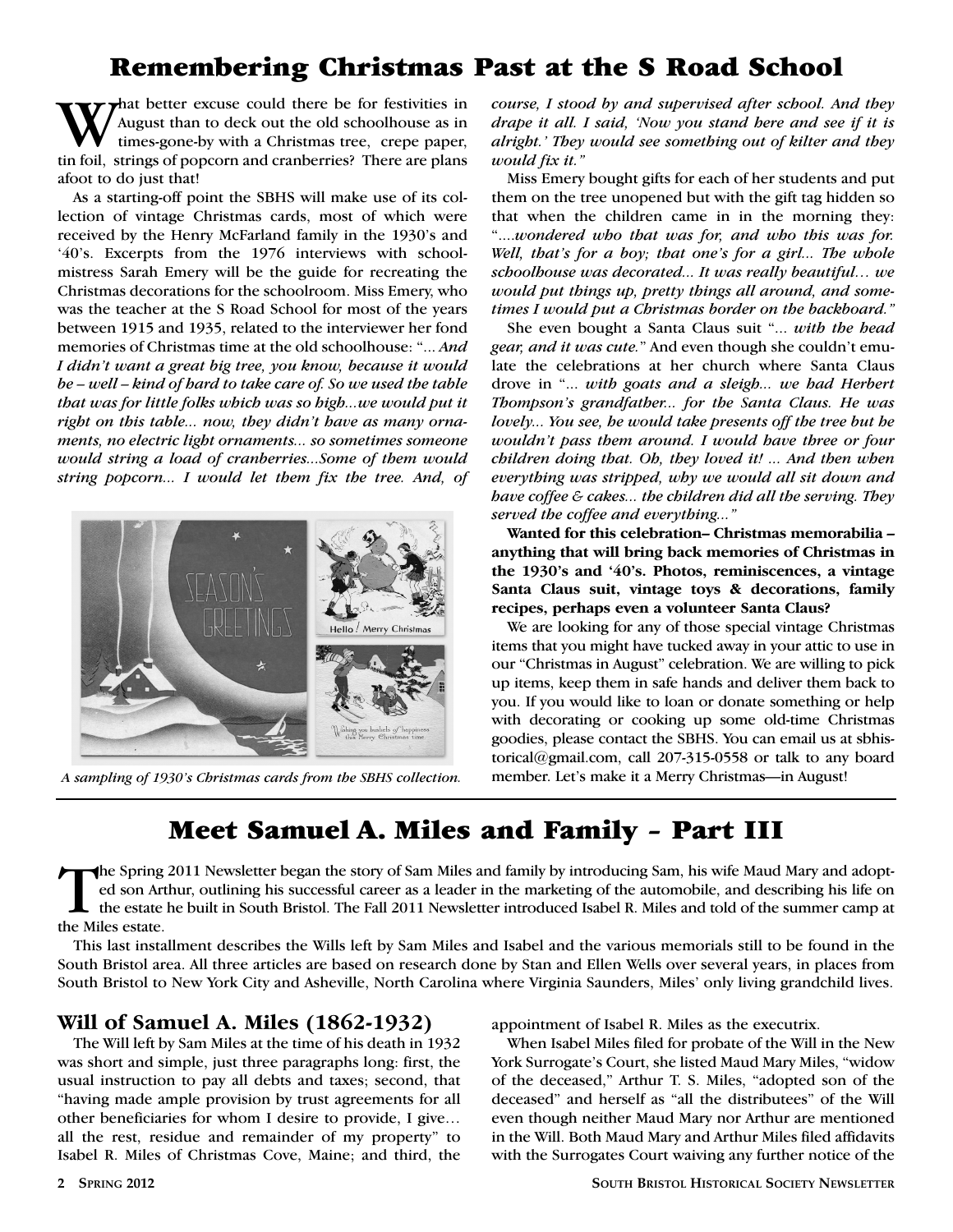Will, and neither ever filed any objection to its contents.

No inventory or appraisal of Miles' estate was found in the Lincoln County Courthouse or at the Surrogate's Court, so the precise nature and value of Miles' estate at the time of his death remains unknown. However, in 1924 Miles established a trust with a fund of \$202,000, naming Miles himself the income beneficiary during his lifetime, with the principal going to Isabel on his death. At her death, the remaining principal was to be divided among several charitable institutions. In 1925, Miles transferred all of his real property in Maine, except the Camp, to Isabel.

Another trust was created in 1928, the terms of which are not known although a reference to that trust in a later document indicates that Maud Mary Miles, Arthur Miles and his wife Geneva, and Isabel Miles were all aware of its terms. As a result of all these transactions, it seems probable that most of what might have been in Miles' estate had been transferred elsewhere well before his death, making an elaborate Will unnecessary.

Just a month after Miles' death in 1932, Isabel entered into an agreement with Maud Mary, Arthur and Geneva. A memorandum, signed by Miles at the same time as he executed his Will, is recited in the agreement: "I have made ample provision by Trust Agreements for all of the persons who would share in my estate in case of my intestacy, and

rely upon them as a matter of good faith to make no effort to disturb any of the arrangements which I have made." By the terms of the agreement, Maud Mary, Arthur and Geneva agreed to relinquish any claims they might have had to his estate, or against Isabel as his executrix. Isabel agreed to set up a trust with principal of \$60,000 within 60 days of the Will being probated, and to pay to Arthur the sum of \$250 a month until that trust could be established. The trust was in fact created on July 15, 1932.

In correspondence with Arthur during the summer of 1932, Isabel goes into considerable detail about the expenses for the camp in Maine and in the difficulty she has had in ascertaining just what her income

### **CAR MAKERS PAY TRIBUTE** TO SHOW MANAGER MILES

The death in England last Monday of Samuel A. Miles, nationally known in the automobile industry as manager of the shows in New York and Chicago, came as a shock to automotive leaders, many of whom were attending a conference of sales managers in Detroit when advice of Mr. Miles's death was received.

Alfred Reeves, vice president and general manager of the National Automobile Chamber of Commerce, on behalf of those present issued the following statement:

He was an important factor in the growth of the motor industry. He was a fine, gentlemanly sportsman, a loval friend with a praiseworthy, charitable spirit that was reflected in his contributions to many causes, including his boys' camp at his country estate at Christmas Cove in Maine.

*One of many notices of the death of Sam Miles, this appeared in the* New York Times*.*

will be in the future, suggesting that she and Arthur remained on good terms. She also may have wanted him to understand why she was not able to make any further provisions for him and his family.

#### **Will of Isabel R. Miles (1876-1948)**

Isabel, who outlived Sam by 16 years, continued to spend a large part of each year in South Bristol. The Will she wrote was long and detailed, some forty-one paragraphs. At her death in 1948, the appraisal of her estate, filed in the Lincoln County Courthouse in 1948, shows a total value of \$441,065. The residence, Clifton, and 40 acres of land with one and one-half miles of shore frontage were valued at \$45,000, and other small properties including the 5 camp dormitories and buildings added another \$7,000 for a total real property value of \$52,000. The "Clugston" cottage and property, located across from the Union Church on Route 129, was left to the daughter of Isabel's deceased niece. A piece of waterfront property facing "The Gut," adjoining a portion of the Clugston land was left to Stanley Alley who had worked on the Miles estate for some thirty years. All other real property in Maine was left in equal shares to Charles J. Ellias, Esther Jacobs, Pauline Jacobs, Helen Ellias and Marion Wertheimer, all relatives of Isabel. In 1953, they sold the property to Walton Hendry, who began to sell the camp buildings to private individuals. Details of later transactions can be found in *A History of the Families and their Houses: South Bristol Maine*, by H. Landon Warner on pages 104 and 105. (Some of the statements about Sam

Miles on those pages have been corrected by later research as related here and in earlier newsletters.)

Isabel was generous to her family, giving over \$100,000 to various relatives. She left Arthur Miles' daughters Betty and Virginia \$2,000 each. She made special provision for Salvation Army Major Walter Phillips and his wife who had been closely involved in the Camp, giving them each \$3,000 in her original Will and adding a codicil later giving another \$18,000 to them, to be held in trust during their lives. Her personal property in Maine, including numerous furs and jewelry as well as the furnishings of Clifton, was valued at \$12,174.25. She gave eight pieces of diamond and sapphire jewelry and seven fur coats to various nieces. A china closet with its contents was left to Emma Alley whose daughter Betty House still has some of the china, as well as a mahogany secretary which was in the living room. In addition to the real estate, Isabel left to Stanley Alley a truck, tools and a wood sawing machine. She also left \$5,000 to the Lincoln Home in Newcastle.

The remainder of the estate was divided

into three equal shares. Two-thirds went to two charities devoted to helping poor children in Bristol, England, and one-third went to the Children's Aid Society of New York *continued on next page*